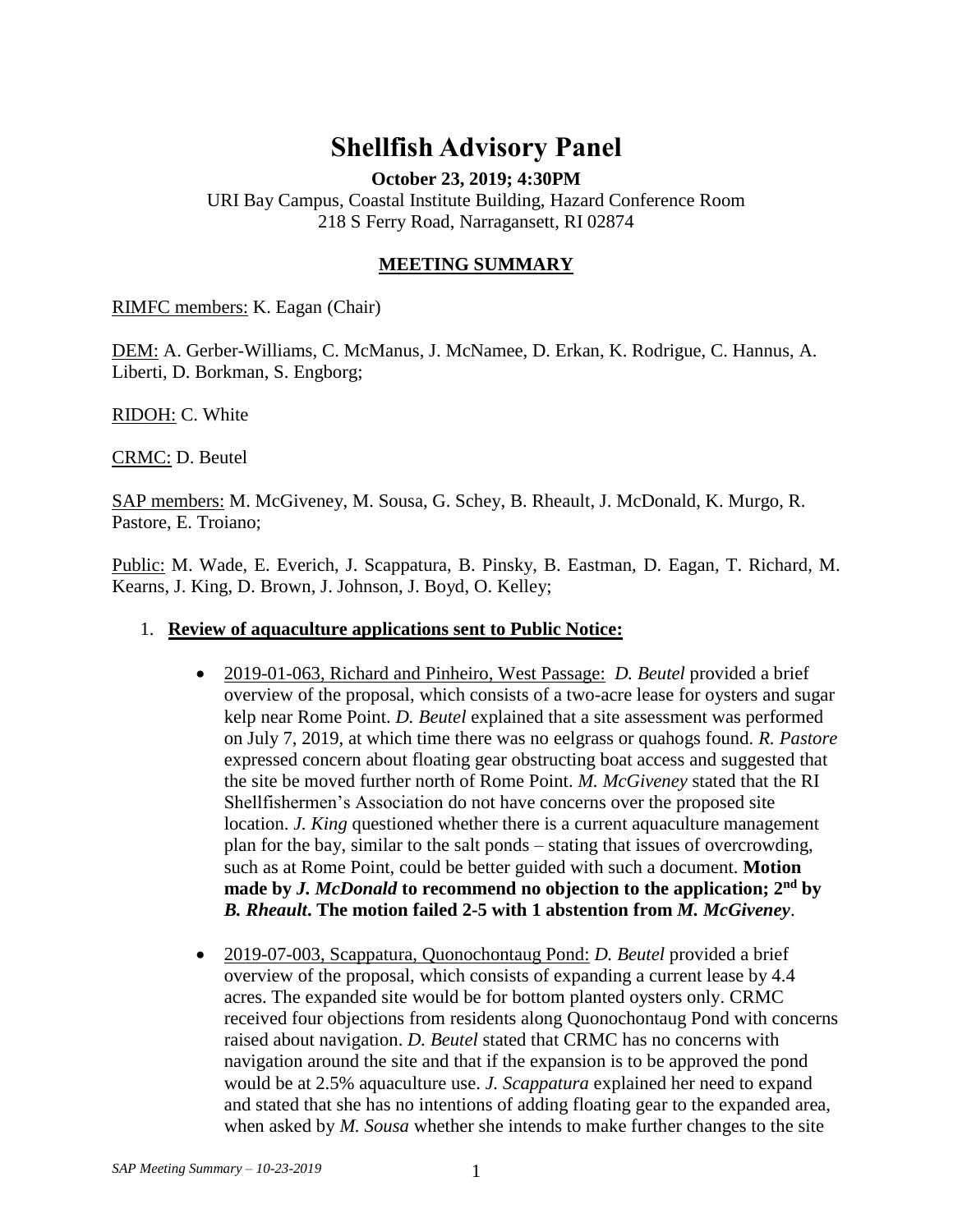operation in the future. *J. Scappatura* further stated that she uses 50% diploid and 50% triploid oysters on her lease so as to prevent cross breeding with potential wild populations. **Motion made by** *M. McGiveney* **to recommend no objection to the application; 2nd by** *R. Pastore***. The motion passed with a unanimous vote of 8-0**.

# **2. Providence River re-classification presentation from the RIDEM Office of Water Resources.**

*C. Hannus* presented an update on the status of the Providence River re-classification by the Office of Water Resources. Water quality and shellfish within the southern section (south of a line between Gaspee and Bullocks Point) of the Providence River (with the exception of Occupessatuxet Cove and the eastern shore from Bullocks Point to Nyatt Tower) meets requirements for managing waters as conditionally approved. Due to the impacts of waste water treatment facilities (WWTF), combined sewer overflows (CSO), and other pollution sources, the conditional area would be closed after a 24-hour rainfall of 0.5" or greater. Additionally, their analysis showed that should a loss of upstream WWTF failure an emergency closure would be necessary. *C. Hannus* further explained that poisonous and deleterious substances within shellfish samples from the lower Providence River were within FDA standards. The next steps were addressed, which included updating maps and descriptions, finalize the closure lines with the Division of Law Enforcement, documenting new descriptions and range markers, and coordinating with RIDOH for completion. *J. King* expressed concerns over metal concentrations in proposed area and potential associated risks. *J. King* also stated that larval supplies could be depleted once the Providence River is open to shellfishing and does not want to see the important brood stock for southern sections of the bay disappear.

# **3. Providence River shellfish management area presentation by the RIDEM Division of Marine Fisheries.**

*J. McNamee* presented an updated version of the RIDEM Division of Marine Fisheries' quahog stock assessment model, which included data inputs from previous assessments and the most recent results. *J. McNamee* explained how the model would be used to inform a prospective Providence River Shellfish Management Plan by simulating various harvest scenarios for determining the best management practice for protecting sustainability of the resource. *J. King* suggested harvesting from the Providence River during winter months when quahogs filtering is reduced so as to minimize pollution absorption and consumption by consumers.

# **4. Shellfish transplants.**

*J. McNamee* presented an update on the status of shellfish transplants stating that there is \$20,000 available for transplants with some of those monies being allowed for seed purchase. It was also proposed that a Providence River transplant in the spring of 2020 would be both beneficial for stock assessment and relocation of brood stock. *A. Gerber-Williams* explained that only Bristol Harbor is currently approved for transplants into and additional transplant locations must have proper documentation and testing performed prior to transplant. A request for preferred locations to transplant into was opened up for